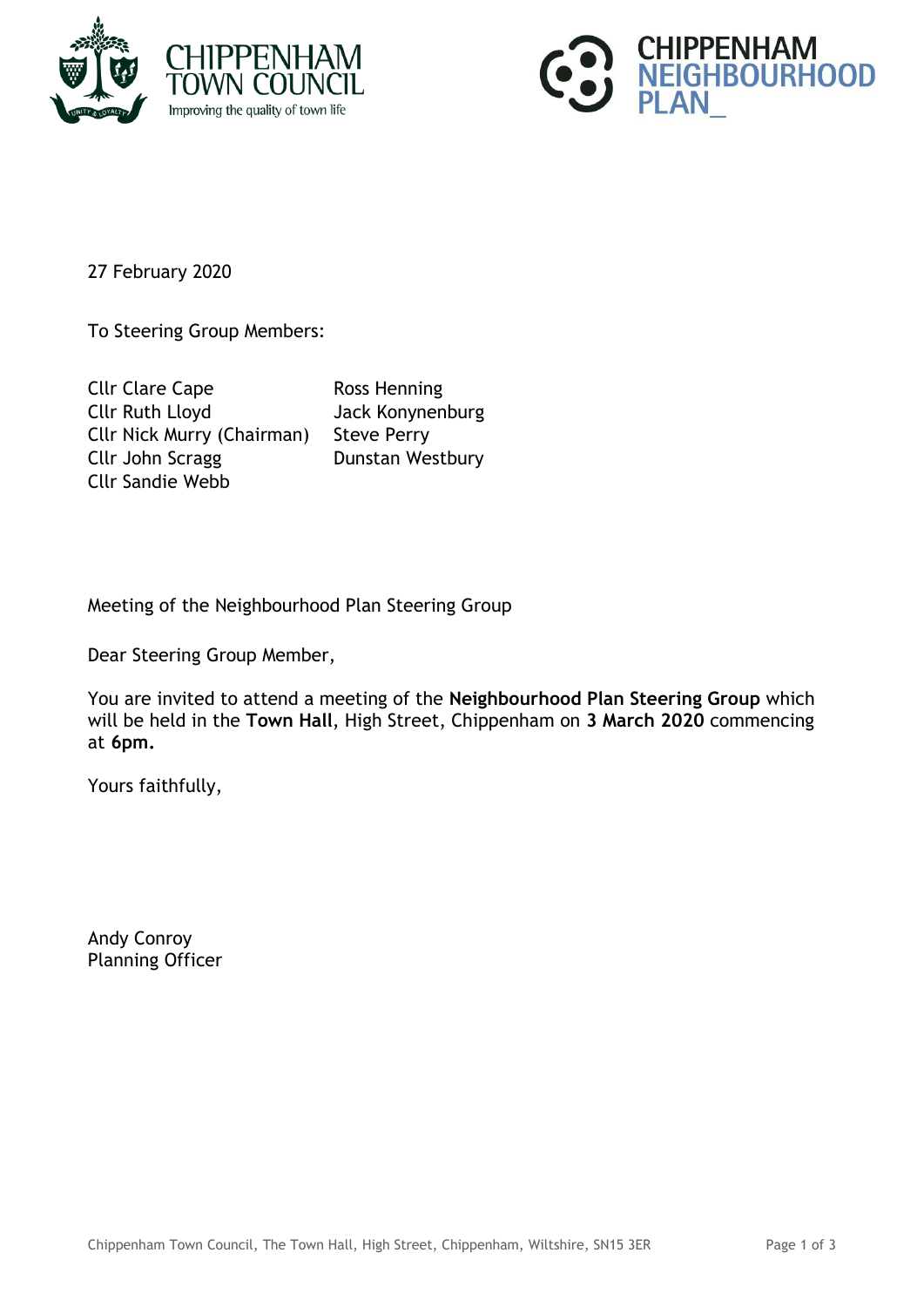## Agenda

**Neighbourhood Plan Steering Group Meeting – 3 March 2020, 6pm, Town Hall**

| 1. | <b>APOLOGIES FOR ABSENCE</b>                                                                                                                                                                   |
|----|------------------------------------------------------------------------------------------------------------------------------------------------------------------------------------------------|
| 2. | DECLARATION OF INTEREST                                                                                                                                                                        |
|    | All Members of the Steering Group are reminded to declare any pecuniary or non-<br>pecuniary interests they may have, in accordance with the Town Council's latest<br>approved Code of Conduct |
| 3. | <b>MINUTES</b>                                                                                                                                                                                 |
|    | To approve as a correct record and to sign the draft minutes of the meeting held on<br>Tuesday 4 February 2020 (copy attached)                                                                 |
| 4. | <b>CHAIRMAN'S ANNOUNCEMENTS</b>                                                                                                                                                                |
| 5. | HOUSING AND SUSTAINABILITY WORKSHOPS                                                                                                                                                           |
|    | To feed back on Housing Design workshops and Renewable Energy Strategy<br>workshops, and decide how the evidence collected from these events can be used<br>for policy making                  |
| 6. | <b>TOPIC GROUP MEMBERSHIP CHANGES</b>                                                                                                                                                          |
|    | To note the updated Topic Group Membership List (copy attached) and to resolve<br>any issues with Topic Group numbers                                                                          |
| 7. | <b>UPDATED PROJECT TIMELINE</b>                                                                                                                                                                |
|    | To agree an updated Project Timeline for the Neighbourhood Plan (copy attached)                                                                                                                |
| 8. | <b>ACTIONS FROM TOPIC GROUP MEETINGS</b>                                                                                                                                                       |
|    | For each Topic Group in turn:                                                                                                                                                                  |
|    | TG Chairmen to present updates for their TG as recorded on Policy Topics<br>Management Spreadsheet                                                                                             |
|    | TG Chairmen to feed-back on any other actions arising from their November<br>Topic Group meeting(s)                                                                                            |
|    | TG Chairmen to report back on any data gathering needs for their TG,<br>$\bullet$<br>including any survey questions                                                                            |
|    | SG to agree any major tasks/evidence gathering identified by TG, particularly<br>those with cost implications                                                                                  |
|    |                                                                                                                                                                                                |
|    | SG to provide recommendations on the overall direction and rate of progress<br>of the topic if required                                                                                        |